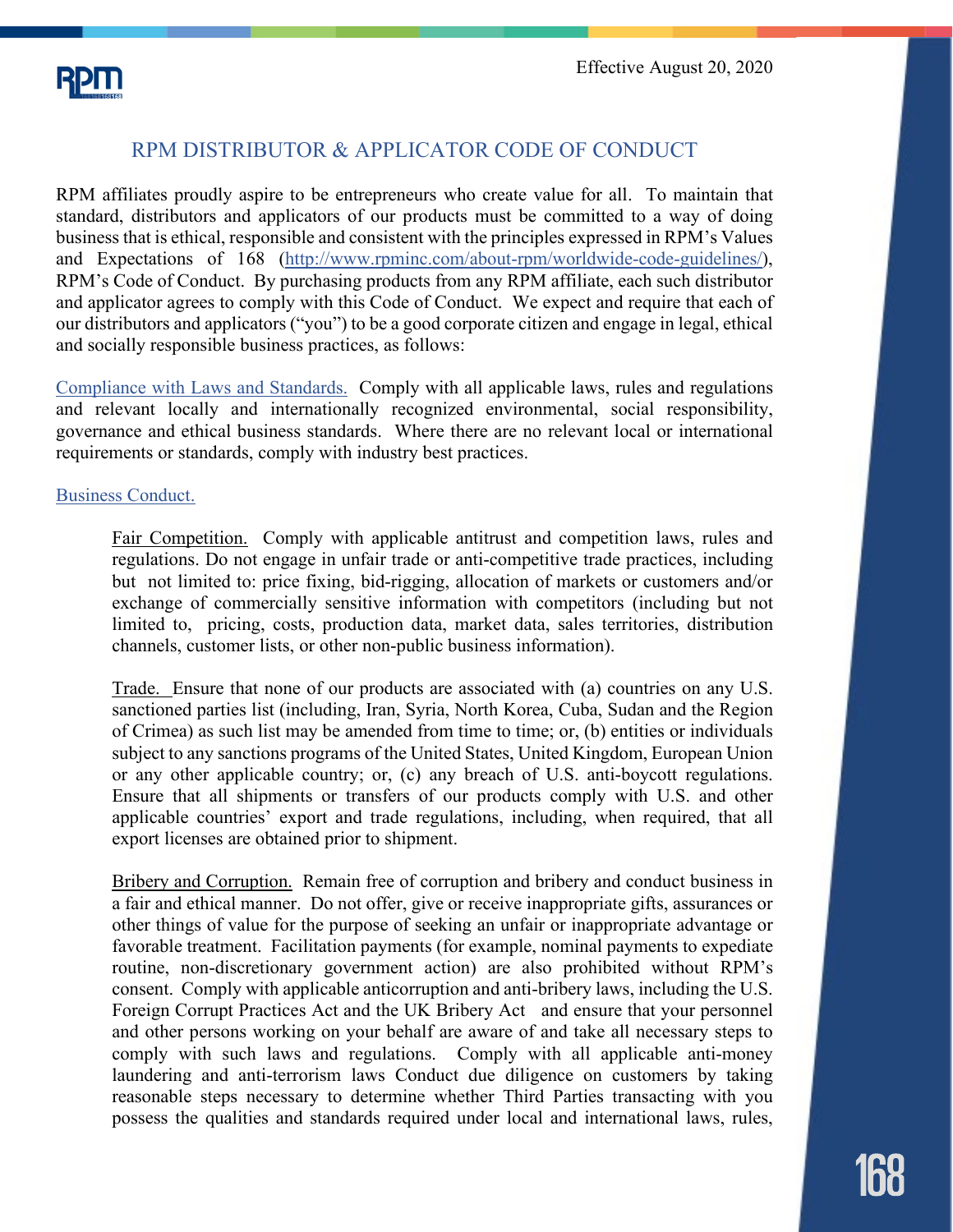regulations and ethical business standards, your applicable business standards, and RPM's Values and Expectations of 168].

Gifts, Travel and Entertainment. Do not offer any gifts to government officials or entities (except nominally valued gifts such as a company logo hat or similar item) in connection with the sale or use of any goods purchased from an RPM affiliate. Gifts must be of a modest value, infrequent and in compliance with locally applicable laws, rules, regulations and applicable industry standards. No gifts of cash or cash equivalents (including "gift cards") may be made on behalf of any RPM affiliate or in connection with the sale or use of any goods purchased from an RPM affiliate. Do not offer, give or receive gifts, travel, entertainment, money, assurances or other things of value for the purpose of seeking an unfair or inappropriate advantage or favorable treatment, including when attempting to obtain a permit or license.

Conflicts of Interest. Do not engage in business transactions that may create, or be perceived as creating, a conflict of interest.

Accurate Books and Records. Ensure your books and records are accurate, complete and comply with applicable accounting and recording standards. False, misleading, incomplete, duplicate, inaccurate or artificial entries in the distributor and/or applicator's books are strictly prohibited.

Change of original documents issued by RPM and/or its affiliates. The distributor and/or applicator must never change the original invoice or original documents to minimize cost of customs and/or taxes by reducing the original purchase prices and thereby the cost of the goods. Such conduct is prohibited.

Data Protection and Privacy. Take reasonable steps to protect all personal information received in the course of doing business with RPM in a manner consistent with industry recognized good security and organizational controls, contractual obligations and internationally recognized data protection standards and applicable laws, including but not limited to General Data Protection Regulation (GDPR), California Consumer Privacy Act (CCPA), Lei Geral de Proteção de Dados Pessoais / General Law on the Protection of Personal Data (LGPD). Such information must be kept confidential at all times and not used for any purpose other than the business purpose for which it was provided or made available.

Confidentiality and Intellectual Property. Protect our sensitive and confidential information and do not disclose it or use it for the benefit of any other party.

Publicity. Do not use RPM affiliate or product names, images or logos in advertising material, websites, press releases, displays at trade shows, etc. without prior consent in writing.

Suspension and Debarment. Disclose to RPM any suspension, debarment or comparable action taken by any government agency with respect to you or any of your affiliates.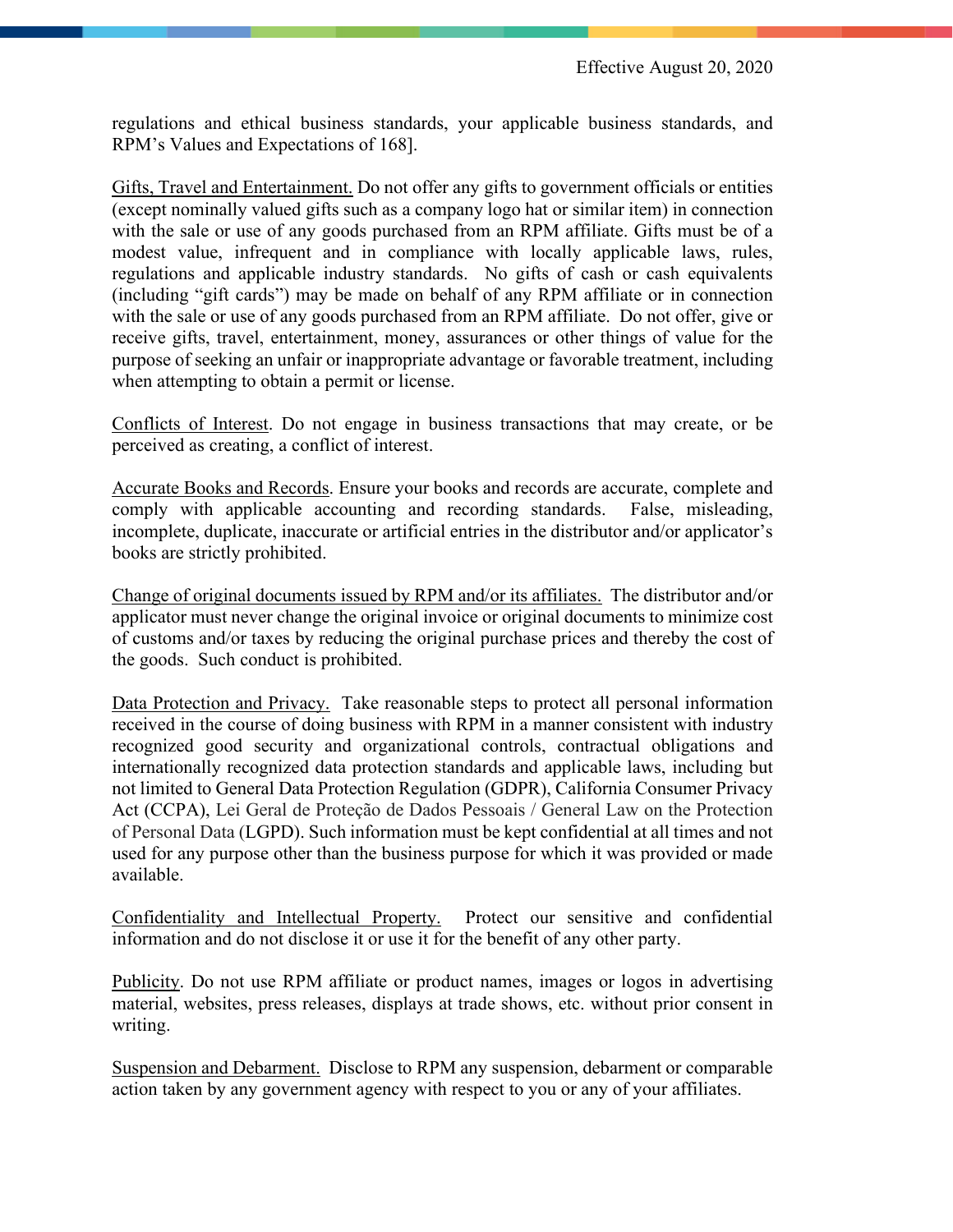## Social Responsibility.

Working Conditions. Provide a safe and hygienic workplace and working environment. Employees shall have where applicable appropriate personal protective equipment, be provided Material Safety Data Sheets for hazardous or toxic substances used in the workplace and be sufficiently trained to perform their tasks. Workers have the right to refuse unsafe working conditions without fear of being disciplined. Have a safety program that is actively supported by management and that complies with applicable laws, rules and regulations and ensures identification and reporting of hazards, incidents and risks.

Worker Rights. Share RPM's commitment to human rights and worker rights. Act consistently with internationally proclaimed standards, specifically in relation to reasonable, fair and appropriate compensation, right to work, safety, freedom of association, work hours, overtime, wages and benefits and prevention of harassment, slavery, human trafficking and child and forced or involuntary labor.

Non-Discrimination and Equal Opportunities. Share RPM's commitment to equal opportunities. Prevent discrimination on the grounds of sex, age, disability, national origin, race, color, religion, marital status, sexual preference, gender identity, current or veteran military status or any other characteristic protected by applicable law.

Harassment. Create and maintain an environment free from any threats of violence, sexual exploitation, abuse and harassment of any kind.

### The Environment.

Environmental Protection. Act responsibly by minimizing impacts on the environment. Comply with all environmental laws, rules and regulations applicable to and related to your business.

Waste. Establish a procedure for the safe handling, storage, transportation, utilization and disposal of waste in accordance with applicable laws, rules and regulations.

### Reporting and Auditing.

Reporting. Report all suspected and actual violations of this Distributor and Applicator Code of Conduct immediately to RPM's Vice President, Associate General Counsel and Assistant Secretary or RPM's Chief Compliance Officer, each at 2628 Pearl Road Medina OH 44256, or by reporting it to RPM's Compliance Hotline at [https://iwf.tnwgrc.com/rpminternational.](https://iwf.tnwgrc.com/rpminternational)

Auditing. You agree that we have the right to verify your compliance with this Distributor and Applicator Code of Conduct and our contractual relationships and to take corrective action, including, but not limited to, inspections and audits of your premises and records and termination of our relationship with you, if we have reason to believe you are not in compliance with this Distributor and Applicator Code of Conduct.